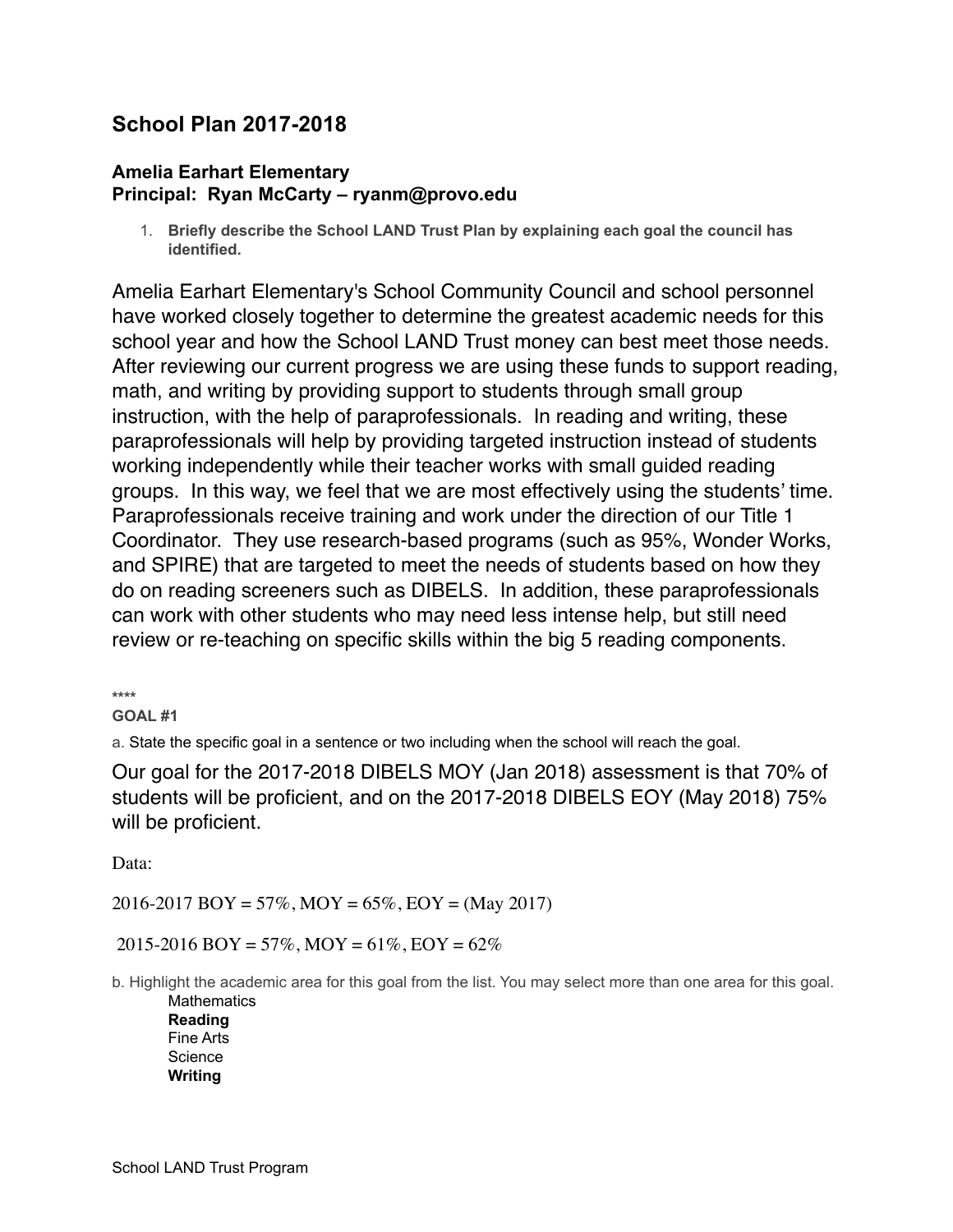c. Identify the specific measurement(s) you will use to determine if you are making progress towards the goal. Include the baseline and completed measurement.

DIBELS MOY and EOY

2016-2017 BOY = 57%, MOY = 65%, EOY = (May 2017)

 $2015-2016$  BOY = 57%, MOY = 61%, EOY = 62%

d. List the specific steps of the ACTION PLAN to reach this goal. Be sure to include a description of how each expenditure is part of the action plan.

Amelia Earhart Elementary's School Community Council and school personnel have worked closely together to determine the greatest academic needs for this school year and how the School LAND Trust money can best meet those needs. After reviewing our current progress we are using these funds to support reading, math, and writing by providing support to students through small group instruction, with the help of paraprofessionals. In reading and writing, these paraprofessionals will help by providing targeted instruction instead of students working independently while their teacher works with small guided reading groups. In this way, we feel that we are most effectively using the students' time. Paraprofessionals receive training and work under the direction of our Title 1 Coordinator. They use research-based programs (such as 95%, Wonder Works, and SPIRE) that are targeted to meet the needs of students based on how they do on reading screeners such as DIBELS. In addition, these paraprofessionals can work with other students who may need less intense help, but still need review or re-teaching on specific skills within the big 5 reading components.

e. Does this goal include a behavioral/character education/leadership component?<br>YES **NO** YES **NO**

If Yes, Explain the behavioral/character education/leadership component and clearly describe how it directly affects student academic achievement.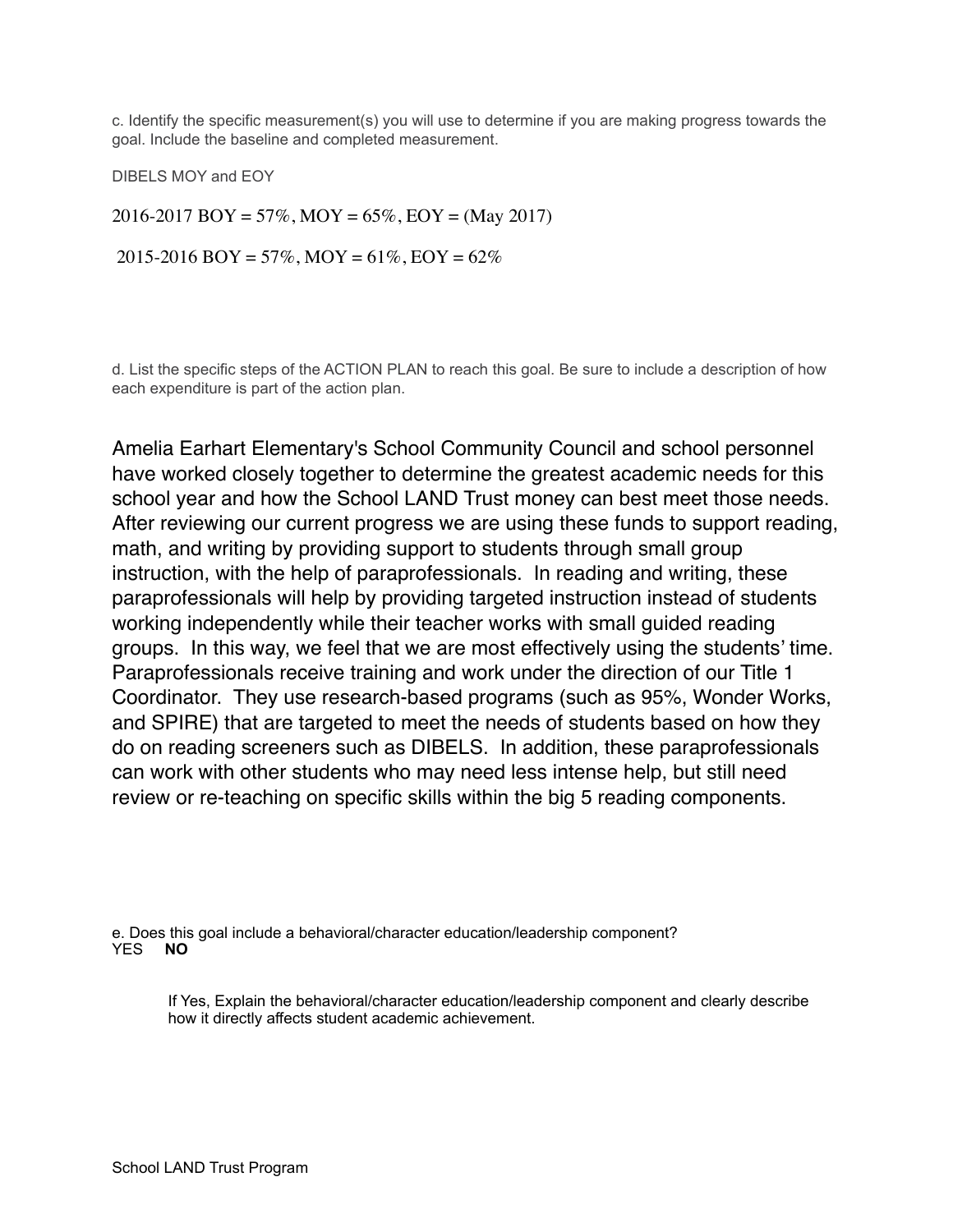How much money do you plan to spend on the behavioral/character education/leadership component? Expenditures must total no more than 20% of the distribution for 2015-2016 (excluding carryover) and may not exceed \$5,000.

Planned EXPENDITURES for behavioral/character education/leadership – Use the dropdown menu to select an expenditure category (*the categories are the same as in f below)*. You may select more than one category. Then enter the amount you plan to spend in that category with a short explanation describing the expenditure and how it is part of the ACTION PLAN

f. Planned expenditures (*for all expenditures that are not included in part e)* You may select more than one category for each goal.

*For this template, highlight a category (or categories) from the list below. Then type the amount you plan to spend in that category with a 'short explanation'' describing the expenditure and how it is part of the ACTION PLAN.* 

*AN EXAMPLE of a 'short explanation' in Salaries and Employee Benefits: One aide assisting with math instruction*.

**Expenditure Categories:**

*Salaries and Employee Benefits (100 and 200)* 

 *Aides assisting with Interventions and Enrichments in Literacy* 

Professional and Technical Services (300) Repairs and Maintenance (400) Other Purchased Services (Admission and Printing) (500) Travel (580) General Supplies (610) Library Books (644) Periodicals, AV Materials (650-660) Software (670) Equipment (Computer Hardware, Instruments, Furniture) (730)

**\*\*\*\*** 

#### **GOAL #2**

a. State the specific goal in a sentence or two including when the school will reach the goal.

## Our Goal for math is for 55% of our students to be proficient on the 2018 Math Sage assessment.

b. Highlight the academic area for this goal from the list. You may select more than one area for this goal.

**Mathematics**  Reading Fine Arts **Science** Writing **Technology** Health Foreign Language Social Studies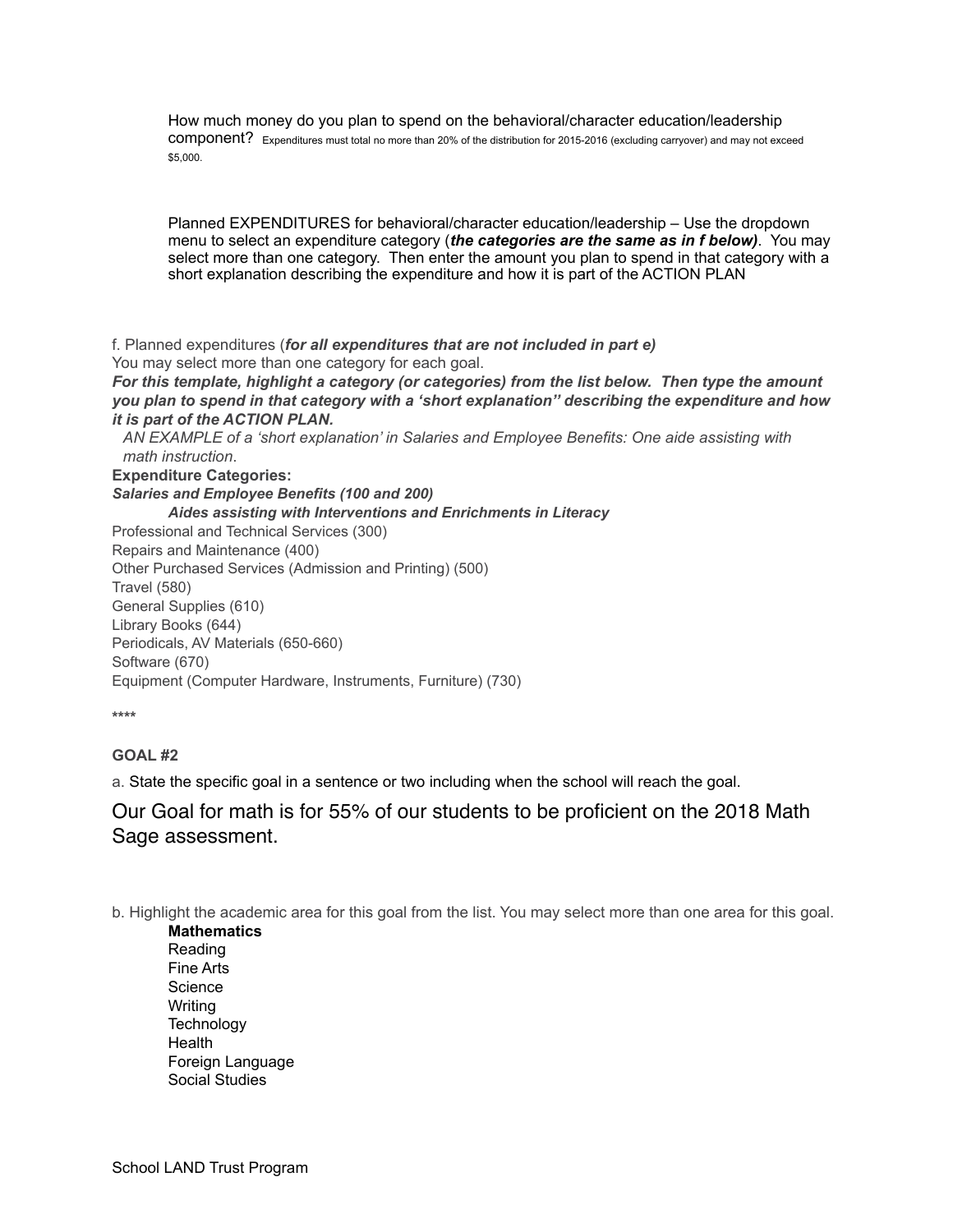c. Identify the specific measurement(s) you will use to determine if you are making progress towards the goal. Include the baseline and completed measurement. *SAGE 2016 – 48.5* 

d. List the specific steps of the ACTION PLAN to reach this goal. Be sure to include a description of how each expenditure is part of the action plan.

Amelia Earhart Elementary's School Community Council and school personnel have worked closely together to determine the greatest academic needs for this school year and how the School LAND Trust money can best meet those needs. After this review, we have decided that the use of paraprofessionals during differentiated math instruction is what will make the most difference with student learning. These aides work with students who are on or above grade level, so as to allow teachers to work with the students who are below grade level and need interventions and remediation on specific math skills.

e. Does this goal include a behavioral/character education/leadership component?<br>YES **NO** YES **NO** 

If Yes, Explain the behavioral/character education/leadership component and clearly describe how it directly affects student academic achievement.

How much money do you plan to spend on the behavioral/character education/leadership component? Expenditures must total no more than 20% of the distribution for 2015-2016 (excluding carryover) and may not exceed \$5,000.

Planned EXPENDITURES for behavioral/character education/leadership – Use the dropdown menu to select an expenditure category (*the categories are the same as in f below)*. You may select more than one category. Then enter the amount you plan to spend in that category with a short explanation describing the expenditure and how it is part of the ACTION PLAN

f. Planned expenditures (*for all expenditures that are not included in part e)* You may select more than one category for each goal.

*For this template, highlight a category (or categories) from the list below. Then type the amount you plan to spend in that category with a 'short explanation'' describing the expenditure and how it is part of the ACTION PLAN.* 

*AN EXAMPLE of a 'short explanation' in Salaries and Employee Benefits: One aide assisting with math instruction*.

**Expenditure Categories:**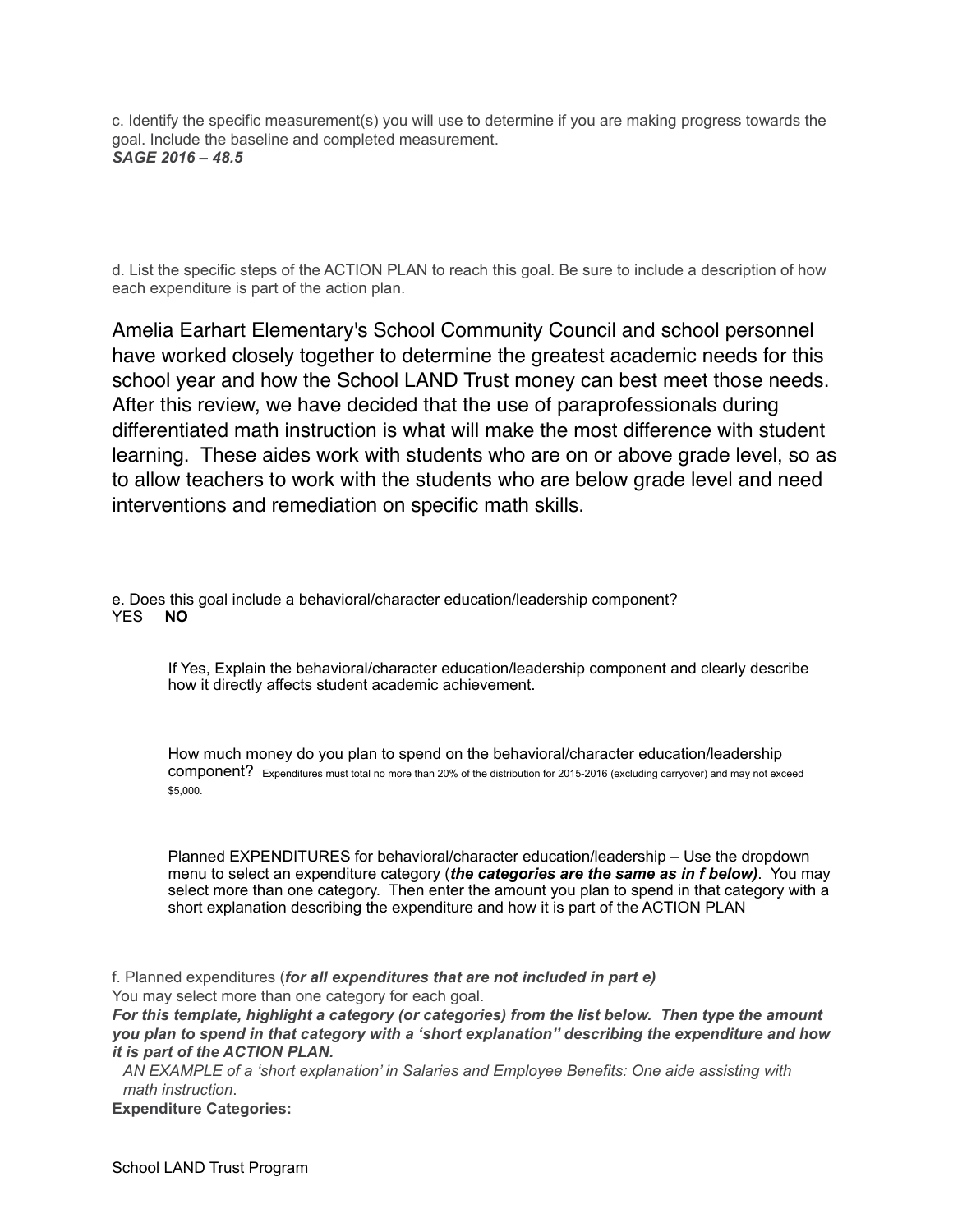*Salaries and Employee Benefits (100 and 200) Aides assisting with interventions and enrichment in Math*  Professional and Technical Services (300) Repairs and Maintenance (400) Other Purchased Services (Admission and Printing) (500) Travel (580) General Supplies (610) Library Books (644) Periodicals, AV Materials (650-660) Software (670) Equipment (Computer Hardware, Instruments, Furniture) (730)

**2. Financial Proposal** *This chart is automatically calculated in the online version from entries made in each goal***.** *You will not have to enter this data online.* 

*If you wish to enter the data in this template, enter the ESTIMATED Carry-Over from 2015-2016 (found in the 2015-16 Progress Report) and the Estimated Funding for 2016-2017 found on the website under SCHOOLS/Program Funding. Add them to get the Total Estimated Available Funds for 2016-2017.* Then *copy the numbers for each category in each goal and enter them to calculate the total expenditure and carry-over.* 

| <b>Estimated Carry-Over from 2016-17</b>    | \$3,700              |
|---------------------------------------------|----------------------|
| <b>Estimated Distribution in 2017-18</b>    | $\frac{1}{2}$ 40,000 |
| Total ESTIMATED Available Funds for 2017-18 | \$43,700             |

|                                                         | Goal 1 | Goal 2 | Goal 3 | Goal 4 | Goal 5 |
|---------------------------------------------------------|--------|--------|--------|--------|--------|
| Salaries and Employee Benefits (100 and 200)            | 25,000 | 18,700 |        |        |        |
| Professional and Technical Services (300)               |        |        |        |        |        |
| Repairs and Maintenance (400)                           |        |        |        |        |        |
| Other Purchased Services (Admission and Printing) (500) |        |        |        |        |        |
| Travel (580)                                            |        |        |        |        |        |
| General Supplies (610)                                  |        |        |        |        |        |
| Textbooks (641)                                         |        |        |        |        |        |
| Library Books (644)                                     |        |        |        |        |        |
| Periodicals, AV Materials (650-660)                     |        |        |        |        |        |
| Software (670)                                          |        |        |        |        |        |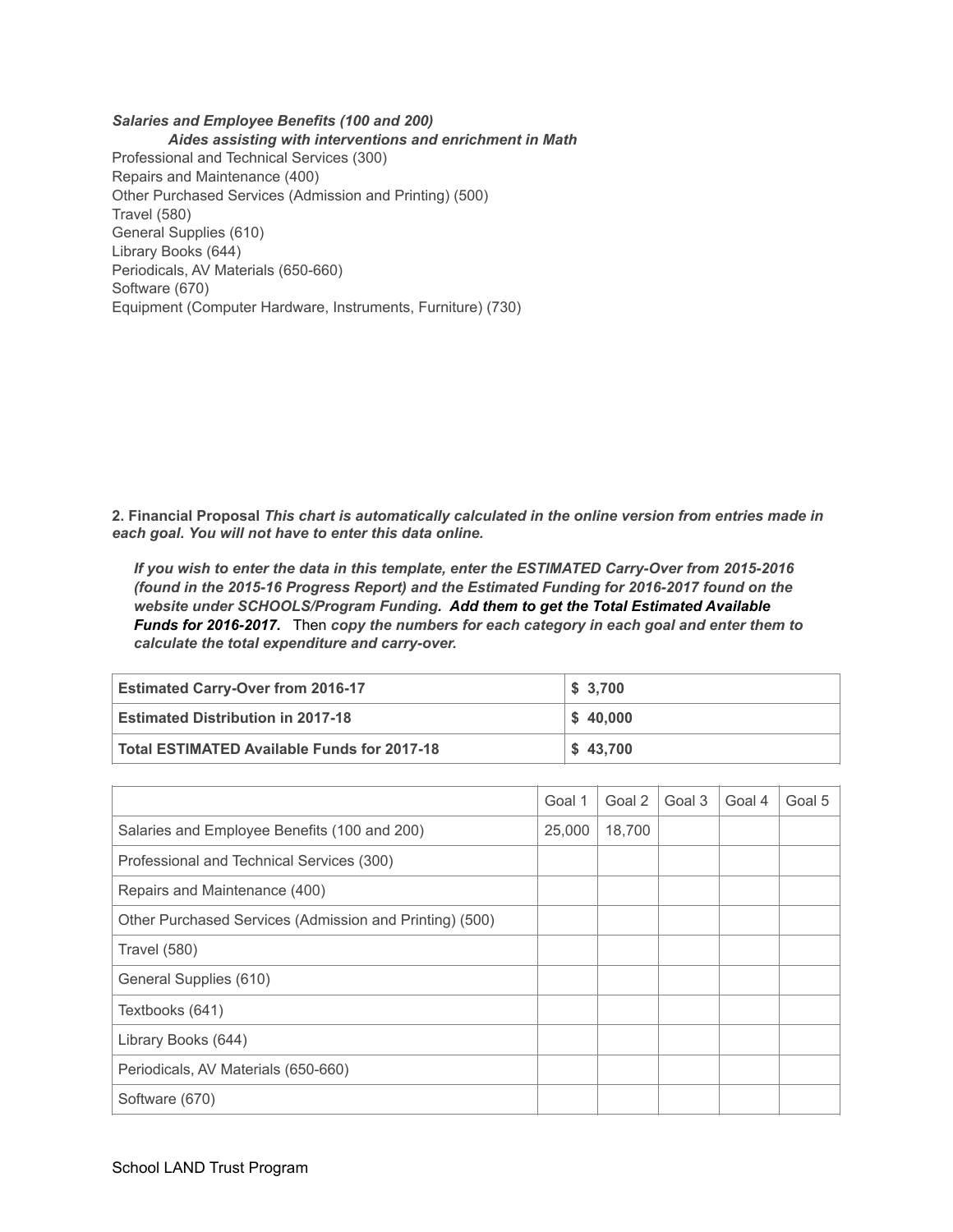| Equipment (Computer Hardware, Instruments, Furniture) (730) |  |  |  |
|-------------------------------------------------------------|--|--|--|
| <b>GOAL TOTALS</b>                                          |  |  |  |
| <b>TOTAL PLANNED EXPENDITURE \$</b>                         |  |  |  |
| <b>Carry-over to 2016-2017</b>                              |  |  |  |

**3. Please explain the reason for the ESTIMATED carry-over to 2017-2018.** Funds identified to be carriedover should be identified for a specific future need and should not be used as a savings account.

We will carry over less than 10%. We had already hired our aides for interventions when we found out we had been allocated more money than anticipated. Next year we will plan accordingly.

**4. Plans for expenditures of an increased distribution:**

Some years the distribution is larger than the estimate. Please explain how the school will incorporate additional funds into the plan described here. Please provide a clear and adequate explanation so that it will not be necessary to edit the plan if additional money is received.

More paraprofessionals will be hired if additional money is available.

**5.** This year, the School LAND Trust Program will begin collecting additional data on how you used your funds. Please indicate whether you plan to spend funds in any of the following areas and prepare to report back the information requested below in the Final Report: (*highlight all that apply*)

- o Technology (hardware)—Number and type of units purchased
- o Technology (software)—Number and type of licenses purchased
- o **Paraprofessionals—Number of paraprofessionals/aides hired and academic area**
- o Professional Development—Number of teachers trained
- o Books/Reading Materials—Number of books or other reading material purchased

**6. How will the plan and results be publicized to your community?** (*highlight all that apply*.) If you would like free stickers and/or a stamp to identify School LAND Trust purchases such as books or computers, you may send an email to karen.rupp@schools.utah.gov to request them.

Letters to policy makers and/or administrators of trust lands and trust funds Sticker and stamps that identify purchases made with School LAND Trust funds School assembly **School newsletter School website School marquee**  Other: Please explain

**7. The vote of the council/committee to approve the 2017-2018 School LAND Trust Plan was recorded in the minutes and took place on:**

\*\*\*\*

Date: The vote was Number who approved: Number who did not approved: